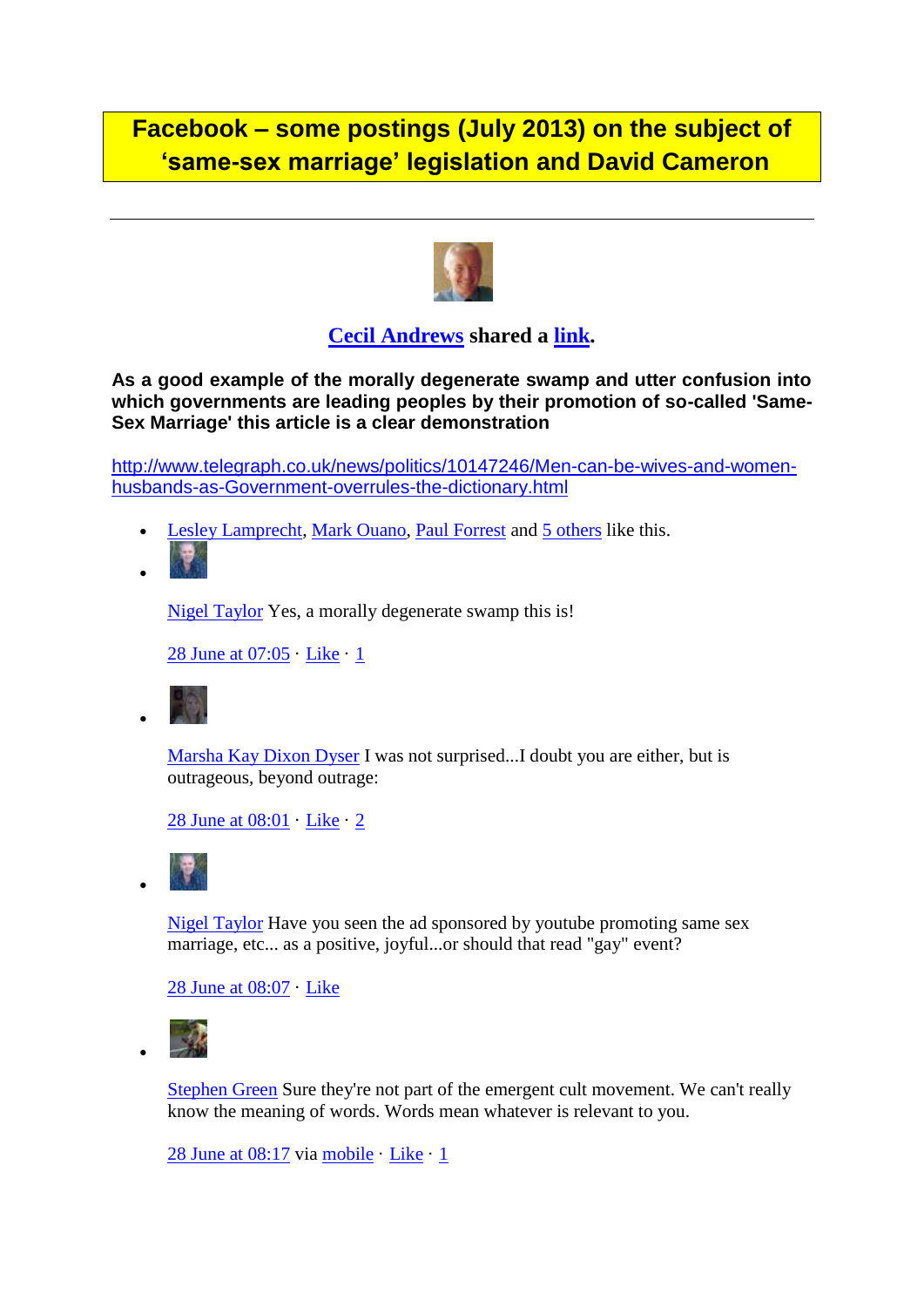

[Marsha Kay Dixon Dyser](https://www.facebook.com/marshakay.dyser) I suppose in the World, yes but they sure do have the word judgment down pat.. and are quick to accuse one as judgmental if you voice your opinion against what they do...how unloving it would be of us if we did not let them know what God says in His written Word....

[28 June at 08:57](https://www.facebook.com/cecil.andrews.5/posts/363573397078952?comment_id=1841651&offset=0&total_comments=9) · [Like](https://www.facebook.com/cecil.andrews.5) · [4](https://www.facebook.com/browse/likes?id=363587963744162)



[Carolyn Bramblett](https://www.facebook.com/carolyn.bramblett) You nailed it, Marsha.

[28 June at 10:57](https://www.facebook.com/cecil.andrews.5/posts/363573397078952?comment_id=1841737&offset=0&total_comments=9) · [Like](https://www.facebook.com/cecil.andrews.5) · [1](https://www.facebook.com/browse/likes?id=363614703741488)



 $\bullet$ 

[John Sabin Sr.](https://www.facebook.com/profile.php?id=100001196888978) This article is even more troubling. They are going to start persecuting people for not accepting their agenda. [http://www.telegraph.co.uk/news/uknews/scotland/9894303/Gay-marriage](http://www.telegraph.co.uk/news/uknews/scotland/9894303/Gay-marriage-opponents-face-prosecution-Faculty-of-Advocates-warns.html)[opponents-face-prosecution-Faculty-of-Advocates-warns.html](http://www.telegraph.co.uk/news/uknews/scotland/9894303/Gay-marriage-opponents-face-prosecution-Faculty-of-Advocates-warns.html)



**[Gay marriage opponents face prosecution, Faculty of Advocates warns -](http://www.telegraph.co.uk/news/uknews/scotland/9894303/Gay-marriage-opponents-face-prosecution-Faculty-of-Advocates-warns.html) [Telegraph](http://www.telegraph.co.uk/news/uknews/scotland/9894303/Gay-marriage-opponents-face-prosecution-Faculty-of-Advocates-warns.html)**

[www.telegraph.co.uk](http://www.facebook.com/l.php?u=http%3A%2F%2Fwww.telegraph.co.uk&h=UAQHHC4bJAQG49wN1XL2geCJBDdWKeutJKpdcsFwe0wgUxA&s=1)

Clergymen, parents and teachers could be taken to court for opposing gay marriage...See more

[28 June at 13:07](https://www.facebook.com/cecil.andrews.5/posts/363573397078952?comment_id=1841856&offset=0&total_comments=9) · [Like](https://www.facebook.com/cecil.andrews.5) · [2](https://www.facebook.com/browse/likes?id=363638263739132) · [Remove Preview](https://www.facebook.com/cecil.andrews.5)



 $\bullet$ 

[Bobby Alford](https://www.facebook.com/bobby.alford.35) "Bradford stepped out on Plymouth Rock, raised his Geneva Bible into the air, and said, 'We have come as the Israel of God, to establish the Kingdom of God.'" I don't believe this is what he had in mind.

[28 June at 17:29](https://www.facebook.com/cecil.andrews.5/posts/363573397078952?comment_id=1842297&offset=0&total_comments=9) · [Like](https://www.facebook.com/cecil.andrews.5) · [1](https://www.facebook.com/browse/likes?id=363701140399511)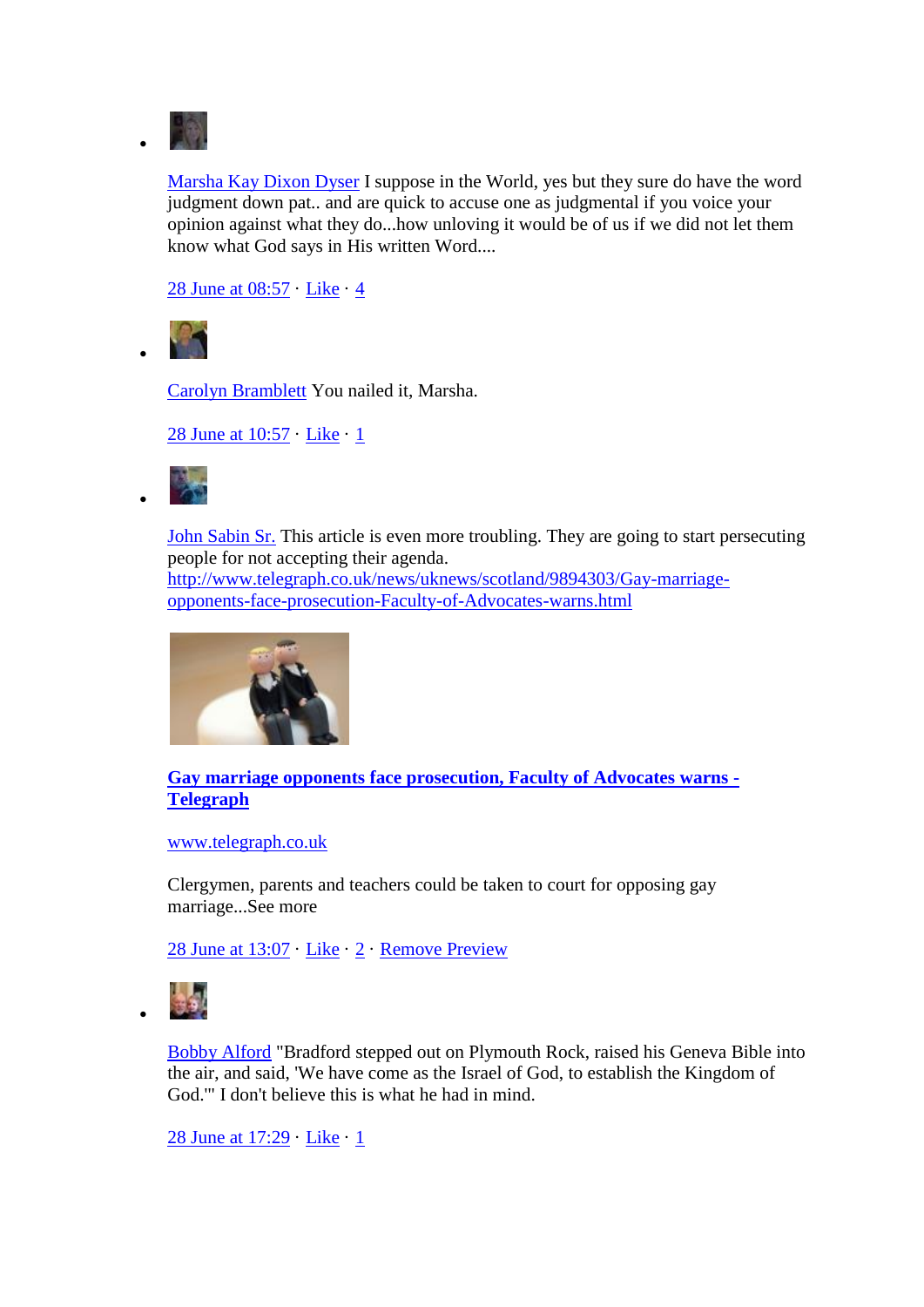

[Todd Braye](https://www.facebook.com/todd.braye) Ugh.

[28 June at 18:23](https://www.facebook.com/cecil.andrews.5/posts/363573397078952?comment_id=1842346&offset=0&total_comments=9) via [mobile](https://www.facebook.com/mobile/) · [Like](https://www.facebook.com/cecil.andrews.5)

## **[Cecil Andrews](https://www.facebook.com/cecil.andrews.5) shared a [link.](http://www.facebook.com/l.php?u=http%3A%2F%2Ftruthxchange.com%2Farticles%2F2013%2F07%2F15%2Fif-the-foundations-are-destroyed-what-shall-the-righteous-do%2F&h=cAQET2zpTAQEjk8dyAzNy5Cp5LL2XPFbM5wpUin9GpdsOKw&enc=AZON6M2g_AvEj8RP22WVMasWZ0KLZ16UhhJQdMzRzpom0PQe7oQbcNwzqDydbhEtC_DzOhcbcEmQDM-LoIUHFJU8&s=1)**

### **[19 July](https://www.facebook.com/cecil.andrews.5/posts/370719083031050)**

**In the light of the 'unholy haste' with which 'Same-Sex Marriage' is being legalised in the UK, this article, although dealing with matters in the USA, has equal validityand application wherever this type of legislation is being enacted in God's world. The article can be viewed on [http://truthxchange.com/articles/2013/07/15/if-the-foundations-are-destroyed](http://truthxchange.com/articles/2013/07/15/if-the-foundations-are-destroyed-what-shall-the-righteous-do/)[what-shall-the-righteous-do/](http://truthxchange.com/articles/2013/07/15/if-the-foundations-are-destroyed-what-shall-the-righteous-do/)**

[2Like](https://www.facebook.com/shares/view?id=370719083031050) [Promote](https://www.facebook.com/cecil.andrews.5) [Share](https://www.facebook.com/ajax/sharer/?s=99&appid=2309869772&p%5B0%5D=100002788830193&p%5B1%5D=370719083031050&profile_id=100002788830193&share_source_type=unknown)

- [Ian Major,](https://www.facebook.com/ian.major.1000) [David Troxell,](https://www.facebook.com/david.troxell.encourager) [Stephen Currie](https://www.facebook.com/stephen.currie.315) an[d 4 others](https://www.facebook.com/browse/likes?id=370719083031050) like this.
- $\bullet$

[Carolyn Bramblett](https://www.facebook.com/carolyn.bramblett) And I like the "unholy haste" bit. Such a rush to legitimize perversion.

[19 July at 10:47](https://www.facebook.com/cecil.andrews.5/posts/370719083031050?comment_id=1897453&offset=0&total_comments=3) [· Unlike](https://www.facebook.com/cecil.andrews.5) [· 3](https://www.facebook.com/browse/likes?id=370748919694733)



[Pauline Yates](https://www.facebook.com/pauline.yates.395) It is just so unbelievable how fast this fire is spreading across the world.

[19 July at 12:15](https://www.facebook.com/cecil.andrews.5/posts/370719083031050?comment_id=1897553&offset=0&total_comments=3) **Unlike** 3



[Laurie Leitz](https://www.facebook.com/laurie.leitz) It sure looks like a well planned out world-wide orchestrated agenda. I wonder what they, whoever "they" are, will push for next?

[19 July at 13:00](https://www.facebook.com/cecil.andrews.5/posts/370719083031050?comment_id=1897626&offset=0&total_comments=3) Unlike 2

**[Cecil Andrews](https://www.facebook.com/cecil.andrews.5) shared a [link.](http://www.facebook.com/l.php?u=http%3A%2F%2Fwww.youtube.com%2Fwatch%3Fv%3DRAj7YwvZUHA%26feature%3Dyoutu.be&h=lAQH9m7BPAQHVnnmHQa2Pijq56yeyLQ8oX7CEUL5HOV8AMA&enc=AZNEidL1icuYAFSDyPJc84iw2s5z6f8ynpY8mfTWvUK_suTq0PXH23SIPp5pGPWVHPCOs8MT9luGKgKonqcLc4BF&s=1)**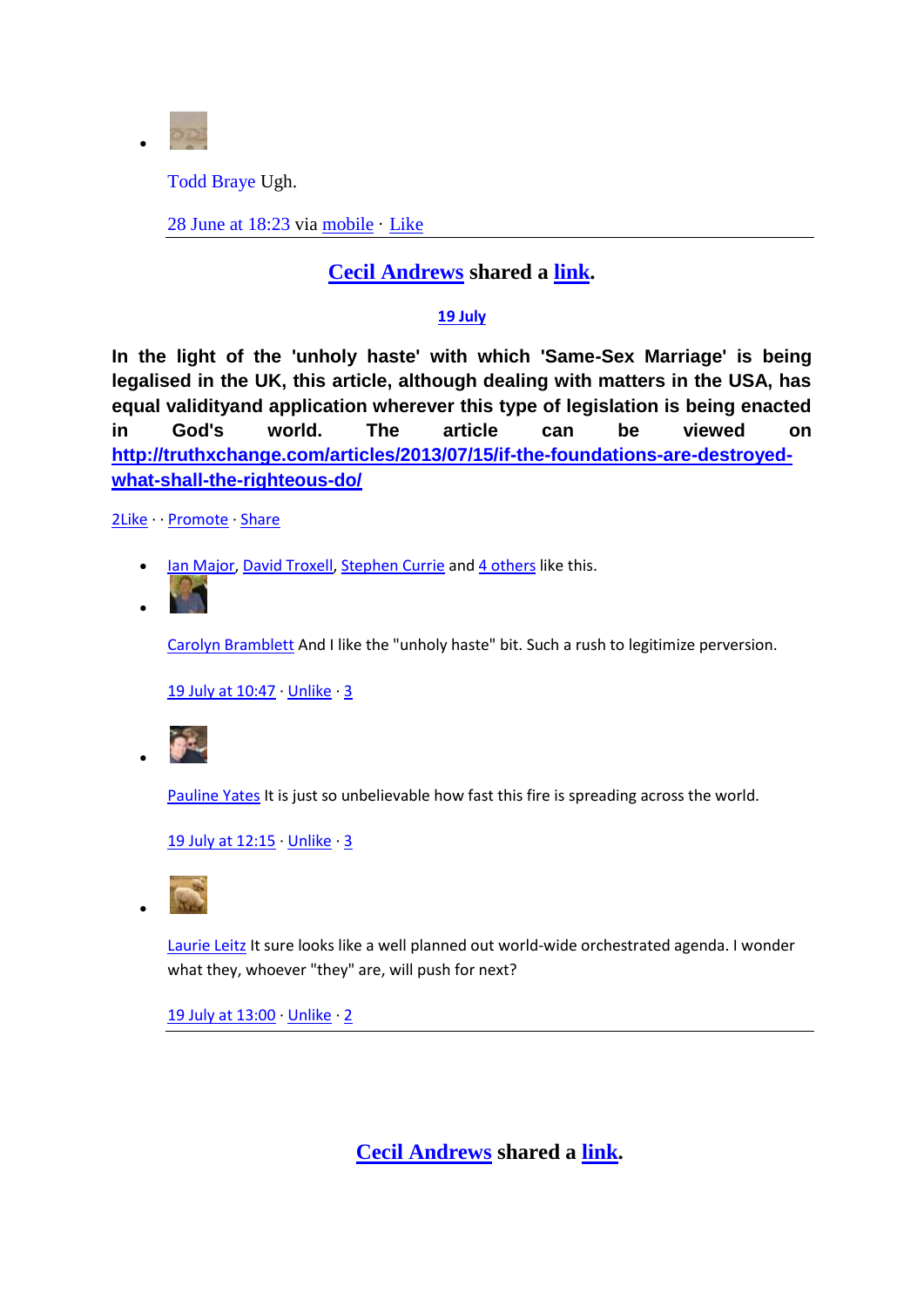### **ASHAMED TO BE BRITISH?**

**There are times when as someone living in Northern Ireland, which is part of the United Kingdom, that I feel a real sense of pride at being British. Just last year there were the spectacular events that celebrated the Queen's Diamond Jubilee and then we had the well-staged and medal-successful Olympic Games – these were real national flag-waving occasions.**

**However when I listen to the utterances of our British Prime Minister, David Cameron, on the subject of 'same-sex marriage' and in particular when I see him publicly reading aloud God's Word with 'poise and dignity' and then with unfettered arrogant hypocrisy promoting and passing legislation that flies totally in the face of the truths and teachings contained in that same God's Word I have to confess "YES" – this makes me ashamed to be British.**

**The sham of 'consultation' on this subject and the blatant diabolical spiritual evil of David Cameron and his core party supporters is laid bare in the video on this link –**

**[http://www.youtube.com/watch?v=RAj7YwvZUHA&feature=youtu.be](http://www.facebook.com/l.php?u=http%3A%2F%2Fwww.youtube.com%2Fwatch%3Fv%3DRAj7YwvZUHA%26feature%3Dyoutu.be&h=QAQHaWYmT&s=1)**

**Finally, not content with imposing this vile legislation on the people of the United Kingdom, Mr Cameron now wants to 'export' this evil around the world as you can read on** 

**[http://www.christian.org.uk/news/cameron-vows-to-export-gay-marriage](http://www.christian.org.uk/news/cameron-vows-to-export-gay-marriage-worldwide/)[worldwide/](http://www.christian.org.uk/news/cameron-vows-to-export-gay-marriage-worldwide/)**

**Yes, thanks to David Cameron and his 'same-sex marriage' legislation I have to confess that I am on this issue ASHAMED TO BE BRITISH.**

#### **DAVID CAMERON EPOSED ON GAY MARRIAGE www.youtube.com**

o [Marsha Kay Dixon Dyser,](https://www.facebook.com/marshakay.dyser) [Jay Edwards,](https://www.facebook.com/jay.edwards.9400) [David Ireland](https://www.facebook.com/davy.ireland) and [13 others](https://www.facebook.com/browse/likes?id=374553639314261) like this. 图.

 $\sim$ 

[Alison Davies](https://www.facebook.com/alison.a.d) Me thinks he speaks with forked tongue.

[Yesterday at 09:59](https://www.facebook.com/cecil.andrews.5/posts/374553639314261?comment_id=1926560&offset=0&total_comments=3) via [mobile](https://www.facebook.com/mobile/) · [Unlike](https://www.facebook.com/cecil.andrews.5) · [1](https://www.facebook.com/browse/likes?id=374564429313182)

o

[Kimberly Jane Egli Whyte](https://www.facebook.com/kimberly.egliwhyte) So sad to hear, Cecil...Sadly, I feel it marks the beginning of the end for a lot of once great nations.